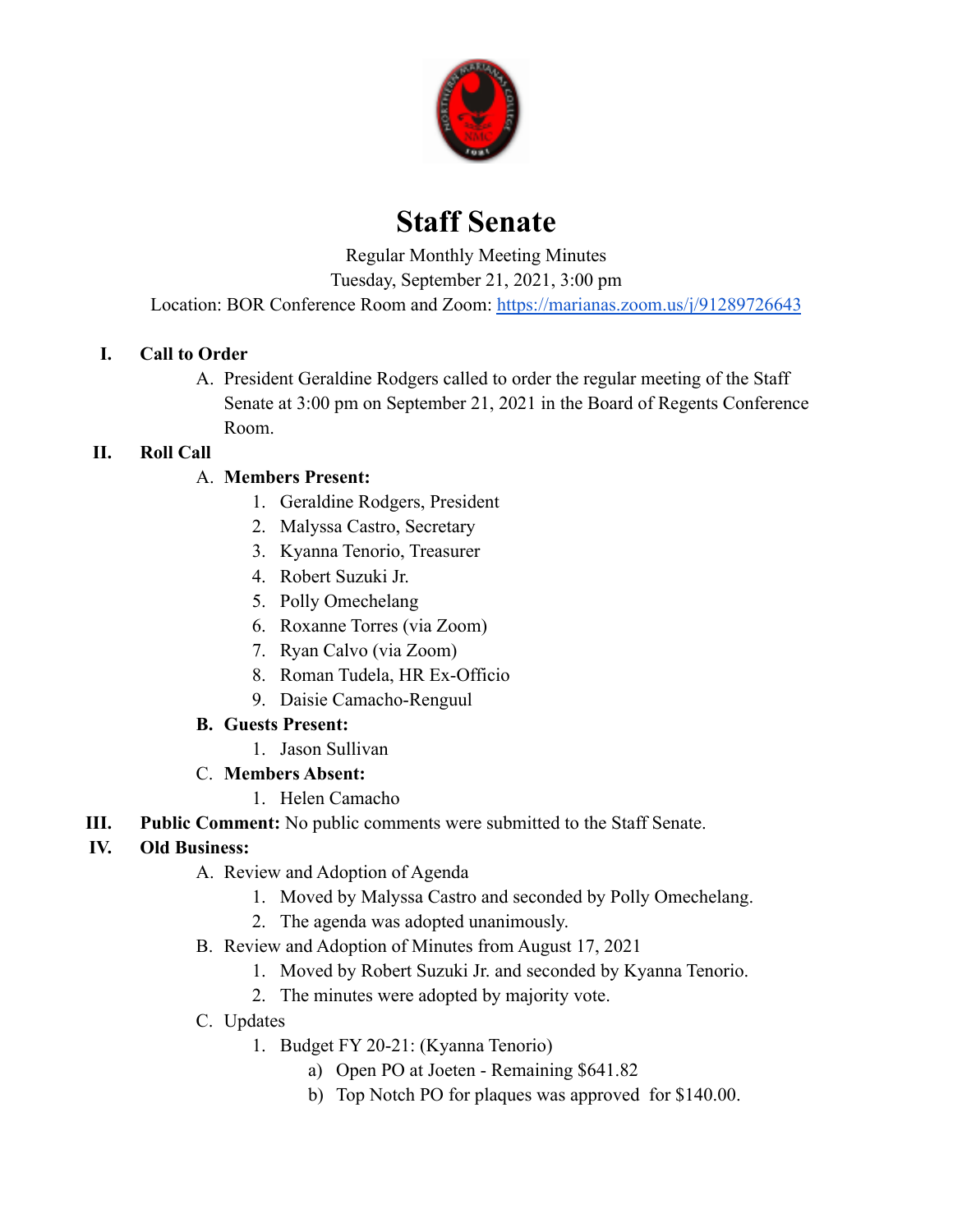

- c) Budget for FY22 is pending approval from the board
	- (1) BAFC Recommended Total: \$5,625
	- (2) Robert Suzuki Jr. asked about receiving financial support from private entities.
- 2. Executive Committee: (Geraldine Rodgers)
	- a) Leadership Team Meeting
		- (1) Executive Report to Dr. G and the Leadership Team from the Staff Senate President is due on September 30, 2021.
			- (a) Summary of Staff Senate events and activities over the past year
			- (b) Senators should contact Geraldine Rodgers to add to the Executive Report.
	- b) WSCUC Remote Accreditation Visit
		- (1) October 28, 2021@ 9:00-9:45 am (Tentative): Open meeting with all staff
		- (2) October 29, 2021 @ 8:15-9:00 am (Tentative): Meeting with Staff Senators only
			- (a) Is NMC meeting staff needs?
			- (b) What are the needs of fellow staff?
			- (c) Geraldine Rodgers will run Climate Survey by Lisa Hacskaylo in preparation for this.
	- c) Constitution and Bylaws
		- (1) Signed copies are on Google Drive.
		- (2) Malyssa Castro will combine the documents.
	- d) Fall 2021 Staff Assembly
		- (1) Budget reduced by half
		- (2) Venue options will exclude hotel
- 3. Policy Committee: Staff of the Quarter (Ryan Calvo)
	- a) September 27 October 1, 2021: Nominations
		- (1) Ryan Calvo sent out nomination form for review
	- b) October 4 October 7, 2021: Voting
	- c) October 8, 2021at 9:30 am: Announcement at Coffee Connection
		- (1) Announce Staff of the Third Quarter and new employees for October
		- (2) Potential Venues: K-1 and K-2, J-14, Mango Terrace, Quad between Bldg. N and Bldg. O
		- (3) Malyssa Castro will check classroom availability.
		- (4) Robert Suzuki Jr. will ask OAR to borrow pop-up tents.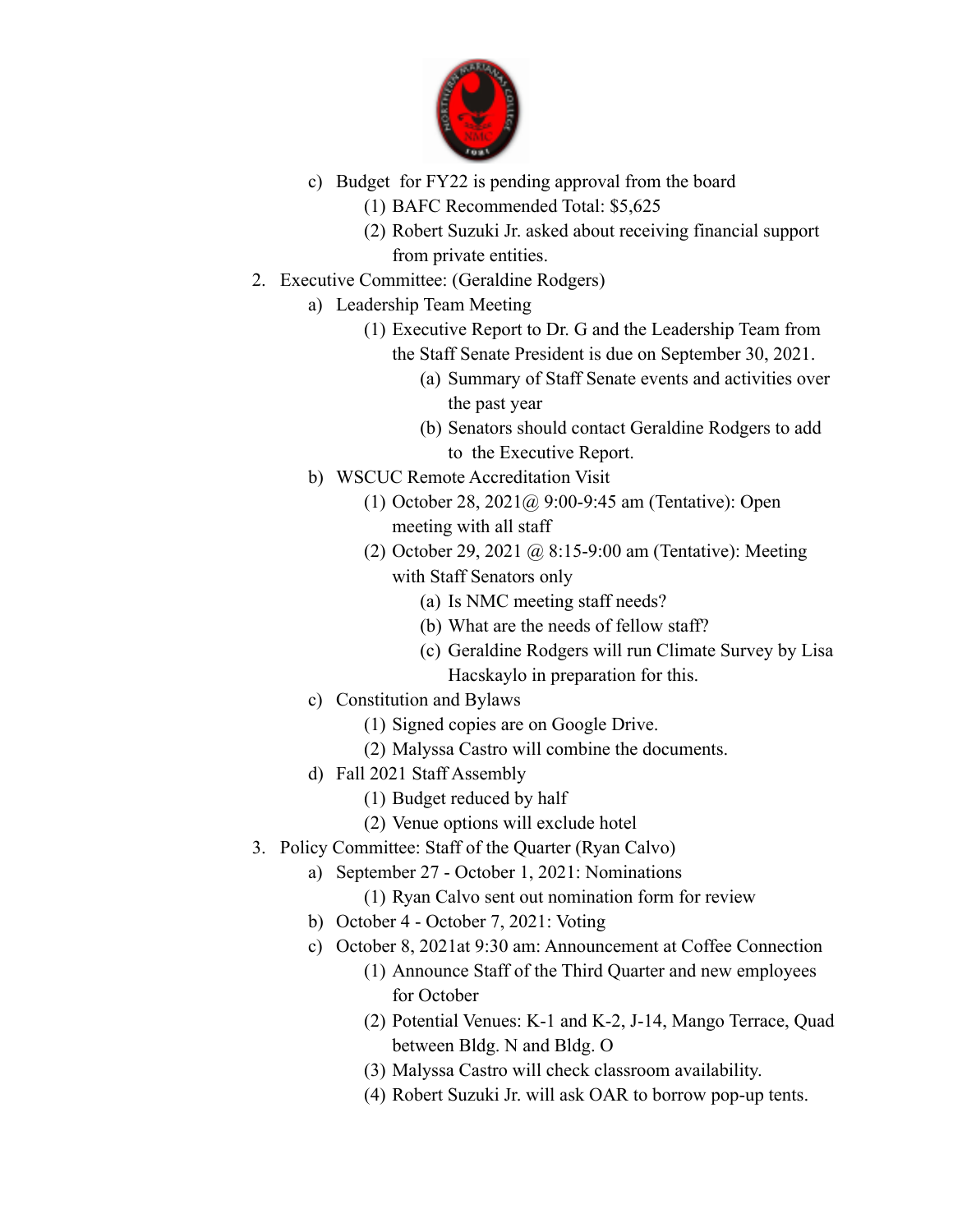

- (5) Refreshments: \$641.82 from Joeten available
- (6) Give a list of supplies to Malyssa Castro to purchase at Joeten.
- (7) Prepare for 70 people
- 4. Ad Hoc (Roxanne Torres)
	- a) No updates

## **V. New Business**

- A. Veteran's Day
	- 1. Will be held on November 9, 2021
	- 2. NMC to host a Veteran's Day event to commemorate current students, staff, and faculty which the Staff Senate will spearhead.
	- 3. Agreed to have on campus as suggested by Dr. G
	- 4. Venues options: Field or old Bldg. W area
	- 5. Working with FAO and OAR to get list of veterans
	- 6. Met with Office of Veterans Affairs: Stanley Iakopo and Bernie Dela Cruz for guidance on having this event.
	- 7. Dignitaries will be invited.
	- 8. Staff Senate budget may be insufficient to host this event. Additional funding will be looked into by Geraldine Rodgers.
- B. Meeting with Faculty Senate
	- 1. To conduct a meeting between Faculty Senate and Staff Senate to address issues that concern both groups.
	- 2. Faculty Senate is requesting to meet on a Friday at 2:00 pm. Senators to confirm their availability via email.
- C. Fall 2021 Assembly
	- 1. To be held on November 17, 2021 at 10:00 am via Zoom
	- 2. NMC President will be invited to speak at the Staff Assembly at least once per year as stated in bylaws.
	- 3. Geraldine Rodgers will check with Dr. G if he will be available to speak at the Fall 2021 assembly.
- D. WASC Accreditation Visit
	- 1. Senators recommended to review Institutional Report and LOIs in preparation for WASC visit
	- 2. Geraldine Rodgers will send Institutional Report and tentative dates of visit to the Staff Assembly
- E. Committees for Staff Senate
	- 1. PROAC representative needed. Ryan Calvo and Roxanne Torres already sitting on PROAC